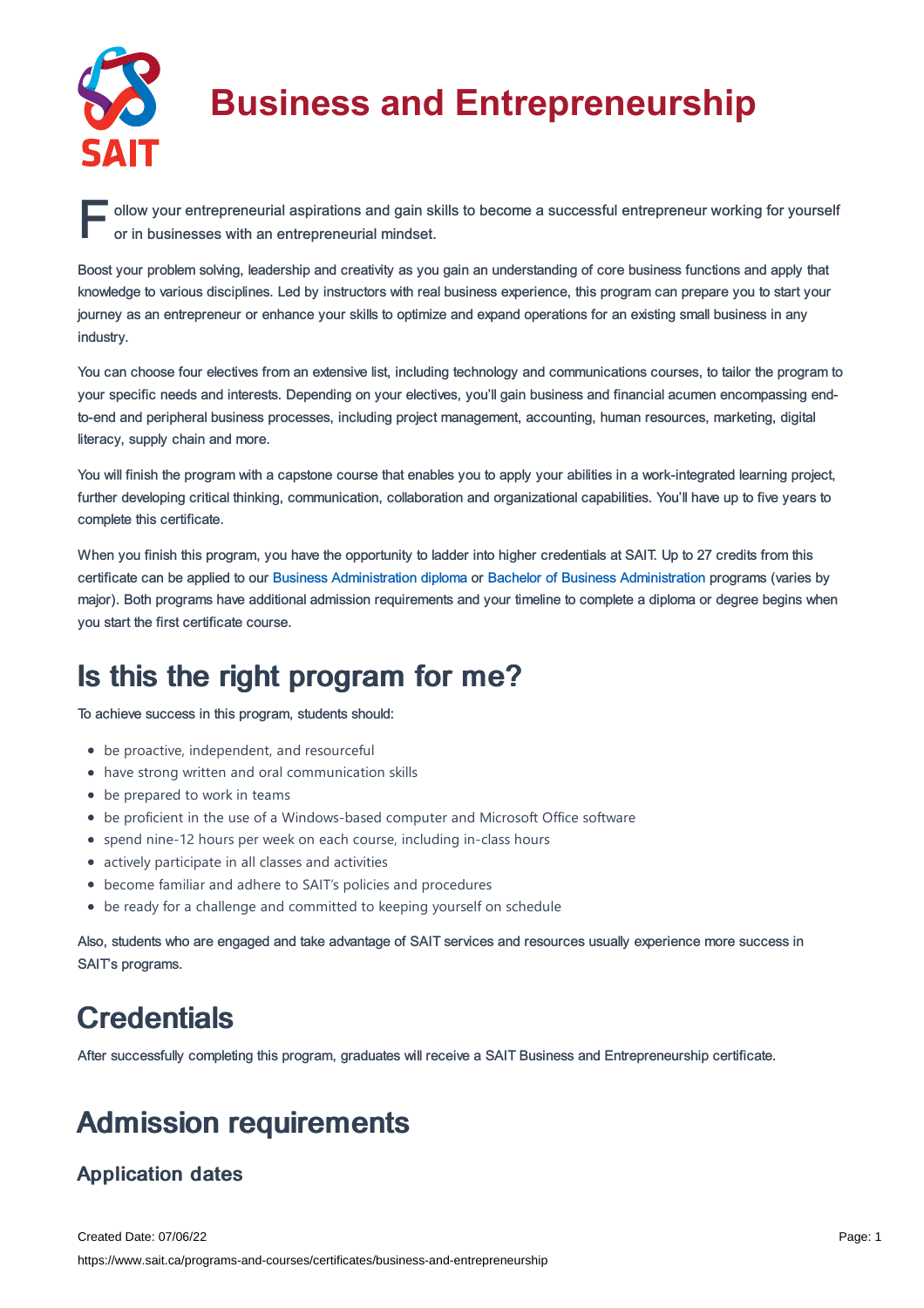Applications are accepted until the program start date but are subject to change.

- **Fall 2022 start:** applications opened on Oct. 6, 2021.
- **Winter 2023 start:** applications opened on March 30, 2022.
- **Spring 2023 start:** applications opened on June 13, 2022.

#### Program requirements

Students (including those educated in Canada) must demonstrate English language [proficiency](https://www.sait.ca/admissions/before-you-apply/english-proficiency) prior to admission.

#### Direct entry: four-step process

**Step 1:** Read the program information to see the qualities needed for student success.

**Step 2:** Ensure that you meet all of the admission requirements listed above.

**Step 3:** [Apply](https://www.sait.ca/admissions/apply) to Business and Entrepreneurship and submit your transcripts and/or [anticipated](https://www.sait.ca/admissions/after-you-apply/transcripts-and-supporting-documents) final grades.

Admission will be extended on a first-qualified, first-offered basis until the program is full.

**Step 4:** Find out how to monitor your application status after you [apply](https://www.sait.ca/admissions/after-you-apply/tracking-your-application).

#### Communication during admission

Email is the primary source of communication during the selection process. Ensure your personal email account is managed appropriately to receive our emails, files and communications.

# Costs 2022/23

#### Domestic tuition and fees

Cost per credit: \$189

| Year | <b>Number of semesters</b> | <b>Tuition fees</b> | <b>SAIT fees</b> | Saitsa fees* | Total   |
|------|----------------------------|---------------------|------------------|--------------|---------|
|      |                            | \$5,670             | \$916            | \$553        | \$7,139 |

#### Domestic cost per course

| <b>Course credits</b> | <b>Course cost</b> |
|-----------------------|--------------------|
| 1.5                   | \$283.50           |
| 3.0                   | \$567              |

\*Maximum fee. Actual fees may be less and are based on the number of credits a student takes per semester and whether they opt-out of health and dental benefits.

## SAIT fees

- Campus athletic and recreation fee: \$196
- Universal transit pass (Upass): \$320
- Student support fee: \$200
- Student technology fee: \$200

#### Created Date: 07/06/22